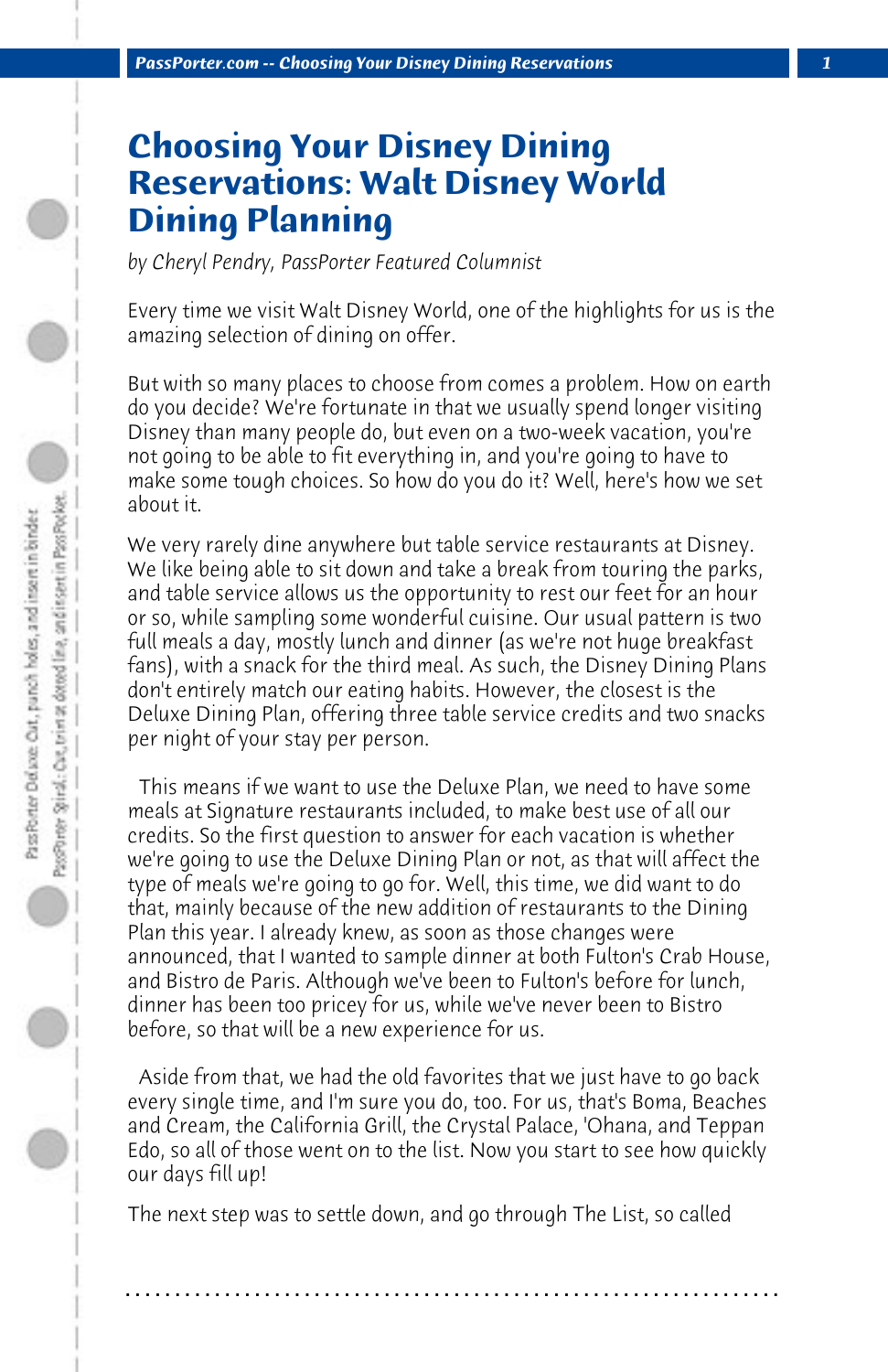because it's a spreadsheet we've made with every single Walt Disney World restaurant on it. We look at each one, and think about whether we want to eat there or not, also considering how long ago we last dined there. We go through this process together, saying "Yes," "Maybe," or "No" to each one. After that, you've hopefully got a short list, although inevitably, it's never as short as you'd like.

 The next step in the process is to automatically include the restaurants we said yes to, provided there aren't too many of them. Then we look at how many more slots we have, and start filling them up with the "maybe" options. We tend to find that dinners fill up very quickly, particularly if we're going to be eating at Signature restaurants, as many of them are open only for dinner. That means that if we have a question mark over our "maybe" restaurants, if they're open for lunch, then they've got a much better chance of making the final list.

 It's at this stage that we start to look at which resorts we're going to stay. We learned a couple of vacations back that it's much more enjoyable to have dinner at your resort once in a while, as then we can share a bottle of wine and not worry about how we're going to get back to the resort. After all, if you're in nice clothes, you really don't want to be getting on Disney buses. As our tour of the resorts will take us to Animal Kingdom Lodge and Bay Lake Tower, that accommodated two of our favorites for dinner, Boma, and California Grill. Into that, we added Jiko into the mix, along with 'Ohana, with the Polynesian easy enough to reach from the Contemporary.

 Next, we start looking at which parks we're going to be in on which days, and start adding in restaurants to those days. That's how places like Yak and Yeti, Mama Melrose's, and the Liberty Tree Tavern found their way on to the selected list.

 Before we knew it, the list was closed off -- after all, we have only got eight full days on property on this upcoming trip, and there was a waiting list just in case any other gaps should come up. And wouldn't you know it? One space did open up, with the surprise news that we would be returning to Walt Disney World for one final lunch after our cruise on the Disney Fantasy. I was ready with a set of options to fill that gap.

 Despite all my careful preparations, I'd managed to miss one key restaurant -- one that currently isn't even open -- Be Our Guest in the newly expanded part of Fantasyland. As to whether, and how, we'll fit that one in remains to be seen, but already my mind is working on that one, and I have a few ideas....

**. . . . . . . . . . . . . . . . . . . . . . . . . . . . . . . . . . . . . . . . . . . . . . . . . . . . . . . . . . . . . . . . . .**